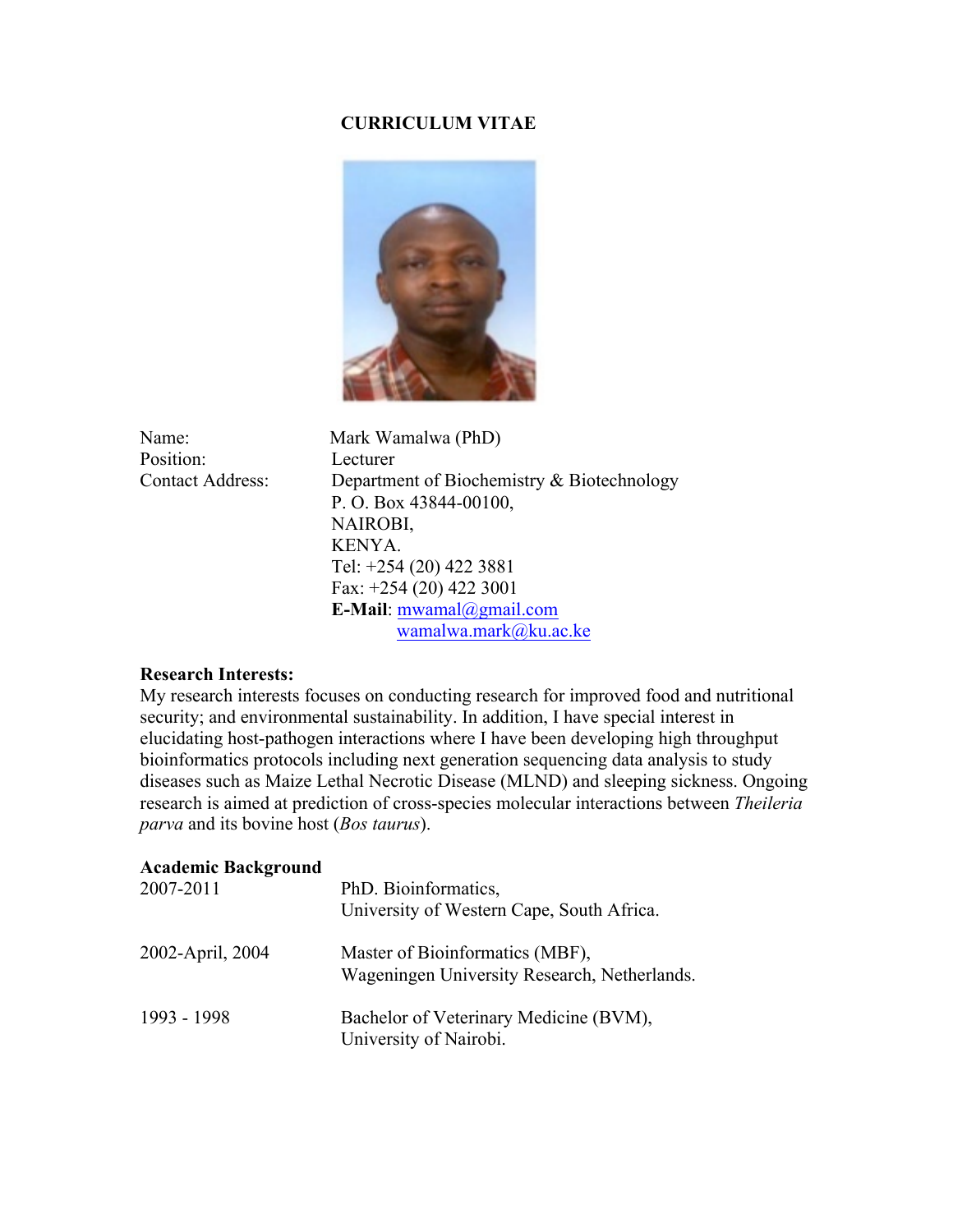## **Professional affiliation:**

International Society for Computational Biology (ISCB) International Society for Computational Biology Africa (ASBCB) The International Glossina Genome Initiative (IGGI) Biochemical Society of Kenya (BSK) Kenya Veterinary Association (KVA)

**Msc. Thesis Title:** Discovery of *cis*-regulatory elements, for amino acid metabolism, in *Sulfolobus solfataricus*, through a comparative genomics approach.

**PhD. Thesis Title:** Development of a comprehensive annotation and curation framework for analysis of *Glossina morsitans morsitans* Expressed Sequence Tags.

### **Specialization/Skills:**

Programming: JAVA, Perl, Python, HTML, PHP and R. Database Management Linux and Windows operating systems.

## **Work Experience**

| 1999-2002 | Veterinary Surgeon, Highlands Vet. Clinic, Nairobi, Kenya.                    |  |  |  |  |
|-----------|-------------------------------------------------------------------------------|--|--|--|--|
| 2002-2004 | Graduate Student (Msc.), Wageningen University Research, Wageningen,          |  |  |  |  |
|           | Netherlands.                                                                  |  |  |  |  |
| 2003-2004 | Research Fellow, Solvay Pharmaceuticals BV, Netherlands.                      |  |  |  |  |
| 2005-2007 | Assitant Lecturer, Kenyatta University, Nairobi Kenya.                        |  |  |  |  |
| 2008-2011 | Post-graduate Student (Ph.D.), University of Western Cape, Cape Town,         |  |  |  |  |
|           | South Africa.                                                                 |  |  |  |  |
|           | 2012-present Lecturer, Department of Biochemistry and Biotechnology, Kenyatta |  |  |  |  |
|           | University, Nairobi, Kenya.                                                   |  |  |  |  |

## **Awards & Honors**

2002-2004 WOTRO Science for Global Development. Msc. Training Fellowship.

- 2006-2007 WHO/NIH/TDR Travel Award to attend and facilitate at the African Center for Training in Functional genomics of insect vectors of human diseases (AFRO VECTGEN).
- 2009 Cold Spring Harbor Bursary, New York, USA. National Research Foundation (NRF), South Africa Travel Award to attend and present at the Genome Informatics Conference, Cold Spring Harbor. New York, USA.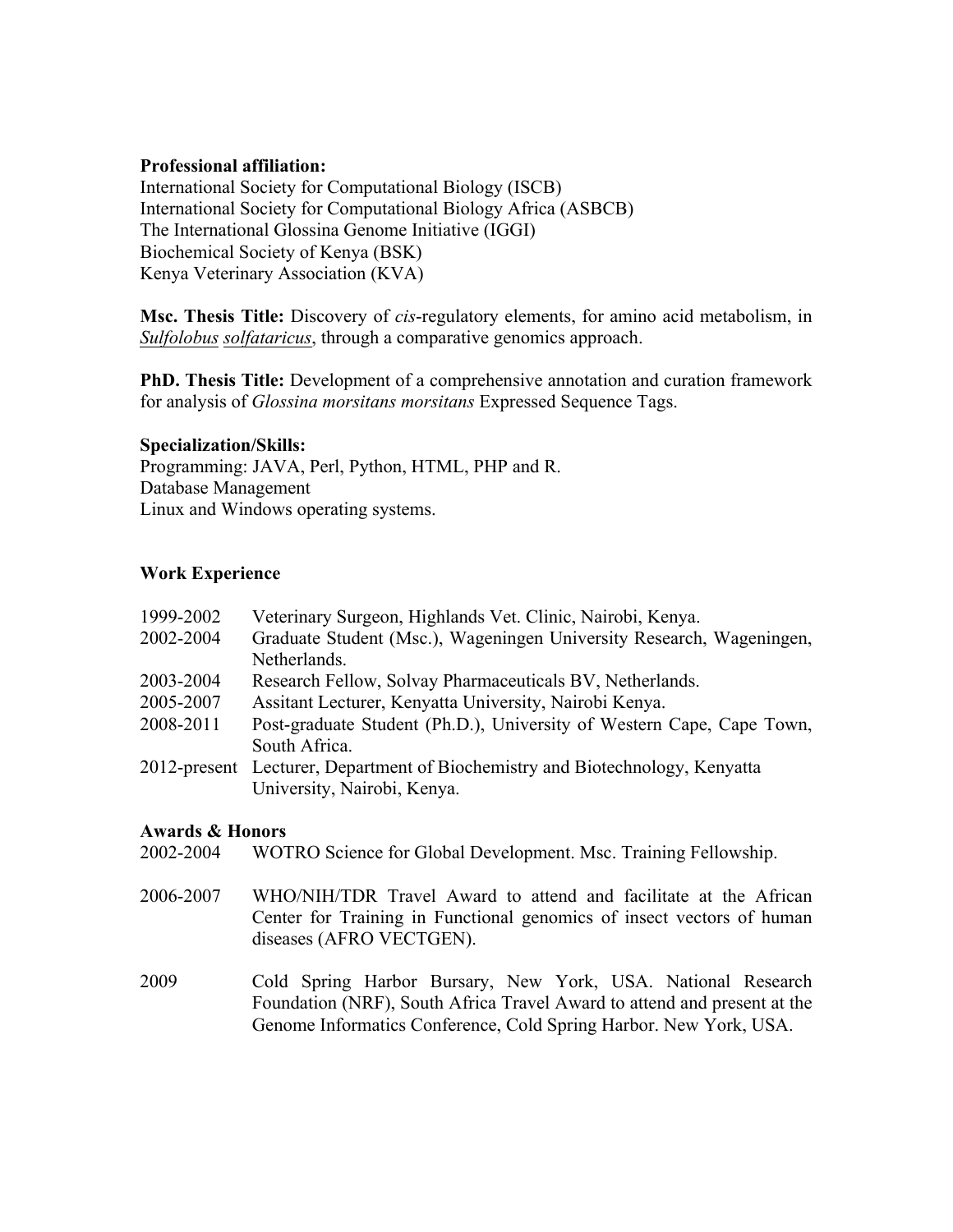| 2009 | NRF Travel Award to attend and present at the International Society for |  |  |  |
|------|-------------------------------------------------------------------------|--|--|--|
|      | Computational Biology Africa ASBCB: Joint Conference on                 |  |  |  |
|      | Bioinformatics of Infectious Diseases. Bamako, Mali.                    |  |  |  |

2007-2011 National Research Foundation (NRF), South Africa Ph.D. Training Fellowship.

## **Conference Presentations:**

Mark Wamalwa, Francesca Stomeo, Jagger Harvey, Miano Douglas, Neil Boonham, Ian Adams, Dora Kilalo, Appolinaire Djikeng (2014). A Computational Framework for High-throughput Virus Detection and Pathogen Discovery. International Plant and Animal Genome Conference XXII 2014, San Diego, USA.

Francesca Stomeo, Mark Wamalwa, Jagger Harvey, Miano Douglas, Neil Boonham, Ian Adams, Dora Kilalo, Appolinaire Djikeng (2014). Pathogen Diversity in African Small Farming Systems for the Assessment of Food Security and the Improvement of African Agricultural Productivity. International Plant and Animal Genome Conference XXII 2014, San Diego, USA.

Mark Wamalwa and Appolinaire Djikeng (2013). Enhancing Capacity of National Cassava Research Programs to Manage Viruses Effectively. Fourth Annual Meeting, Nampula, Mozambique, 23-25 October 2013.

Francesca Stomeo, Mark Wamalwa, Jagger Harvey, Douglas W. Miano, Neil Boonham,Dora Kilalo, Ian Adams, Appolinaire Djikeng (2013). Plant virome ecology in African farming systems: A genomics and bioinformatics framework for high-throughput Virus detection and Pathogen Discovery. Regional workshop to develop a strategy for Maize lethal Necrosis Disease (MLND) in Eastern and Central Africa. 21-23 August 2013, Nairobi, Kenya.

Mark Wamalwa and Alan Christoffels, (2010). The transcriptome profile of *Glossina morsitans morsitans*: a vector for sleeping sickness. 22nd International CODATA Conference on Scientific Data and Sustainable Development. 24-27 October 2010, Cape Town, South Africa.

Mark Wamalwa and Alan Christoffels, (2009). Comparative genome analysis of Glossina morsitans transcriptome: a vector for sleeping sickness. Genome Informatics. Cold Spring Harbor. New York, USA.

Mark Wamalwa and Alan Christoffels, (2009). Comparative genomics analysis of Glossina morsitans transcriptome: vector for sleeping sickness. International Society for Computational Biology Africa ASBCB: Joint Conference on Bioinformatics of Infectious Diseases. 30 Nov – 05 Dec 2009, Bamako, Mali.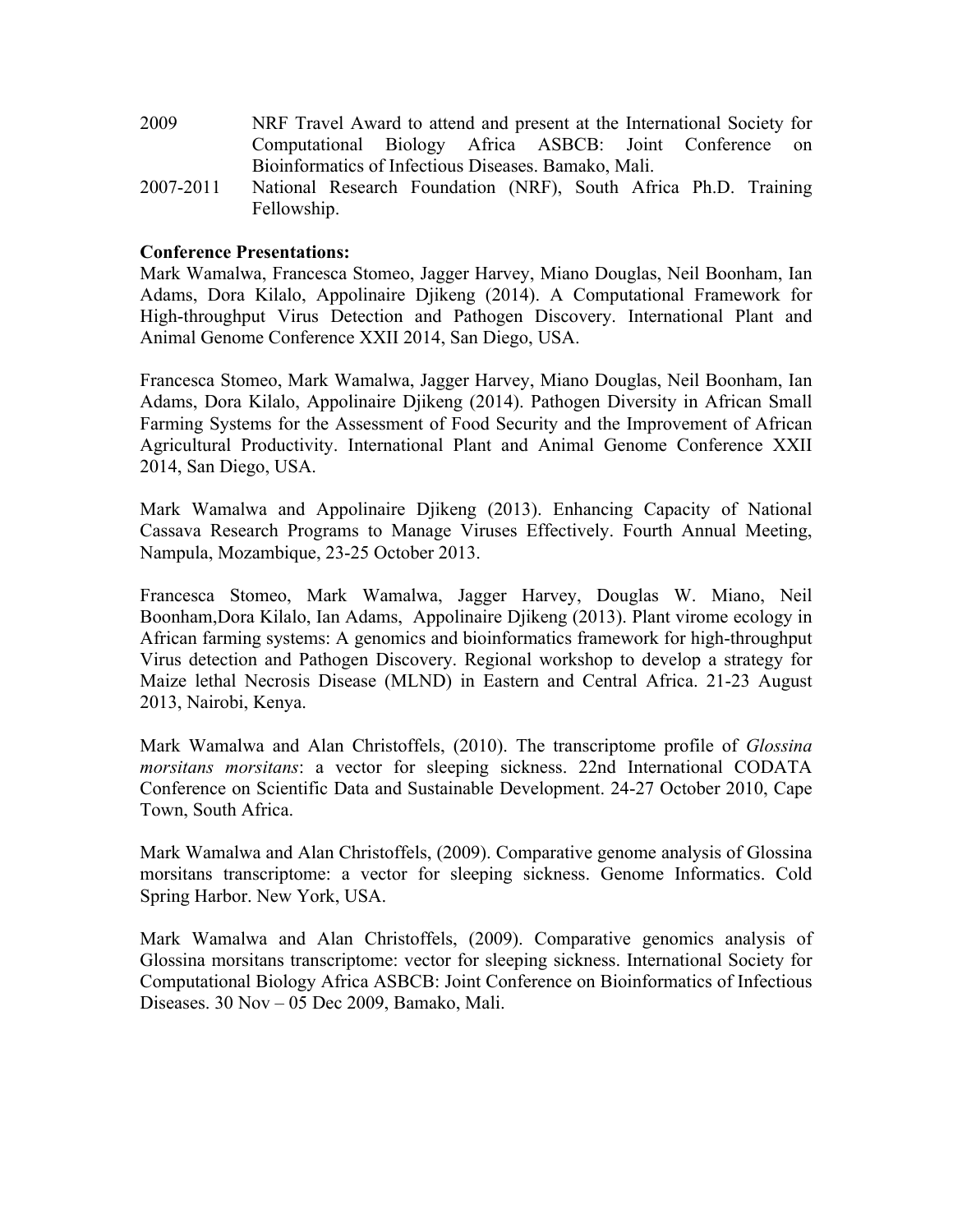## **Workshop Presentations:**

Resource person and presenter in the following Bioinformatics workshops:

Mark Wamalwa *et al.,* (2014). The eBioKit Bioinformatics Workshop, Commission for Biotechnology & Genetic Engineering, National Center for Research, Sudan, December 1 - 6, 2014

Mark Wamalwa *et al.,* (2014). The eBioKit Bioinformatics Workshop University of Buea; Cameroon, October 27 - 31, 2014.

Mark Wamalwa *et al.,* (2014). Next generation sequencing Advanced Bioinformatics Workshop. August  $18^{th}$ -29<sup>th</sup>, 2014, International Livestock Research Institute (ILRI), Nairobi, Kenya.

Mark Wamalwa *et al.,* (2014). Introduction to molecular Biology and Bioinformatics Training Workshop BecA-ILRI Hub, Nairobi, Kenya May 5-16, 2014.

Mark Wamalwa *et al.,* (2013). Metagenomics and Next generation sequencing Advanced Bioinformatics Workshop.  $7<sup>th</sup>$ -18<sup>th</sup> October, 2013, International Livestock Research Institute (ILRI), Nairobi, Kenya.

Mark Wamalwa *et al.,* (2013). Genotyping by Sequencing (GBS) workshop. A collaboration between Cornell University's Institute for Genomic Diversity and ICRISAT Funded by BREAD (Basic Research to Enable Agriculture Development).  $6<sup>th</sup>-9<sup>th</sup>$ August, 2013. BecA-ILRI Hub, Nairobi, Kenya

Mark Wamalwa *et al.,* (2013). Next Generation Sequencing Technologies and Application to Infectious Diseases, BecA-ILRI Hub/JCVI/NIAID Training Workshop.  $22<sup>nd</sup> - 28<sup>th</sup>$  August 2013, International Livestock Research Institute (ILRI), Nairobi, Kenya.

Mark Wamalwa *et al.,* (2013). Introduction to Molecular Biology and Bioinformatics Workshop.  $6<sup>th</sup>$ -17<sup>th</sup> May 2013, International Livestock Research Institute (ILRI), Nairobi, Kenya.

Mark Wamalwa *et al.,* (2005). The second WHO/NIH/TDR training course on Functional Genomics of Insect Vectors of Human Diseases. October 26 - November 10, 2005, the African Center for Training in Functional genomics of insect vectors of human diseases (AFRO VECTGEN), Bamako, Mali.

Mark Wamalwa *et al.,* (2004). Facilitator for the Bioinformatics workshop held under the Biochemical Society of Kenya (BSK) umbrella and sponsored by the Third World Academy of Sciences (TWAS) held at the Computer Science Department, Egerton University, Njoro Campus, Nakuru Kenya from 6-8 September 2004.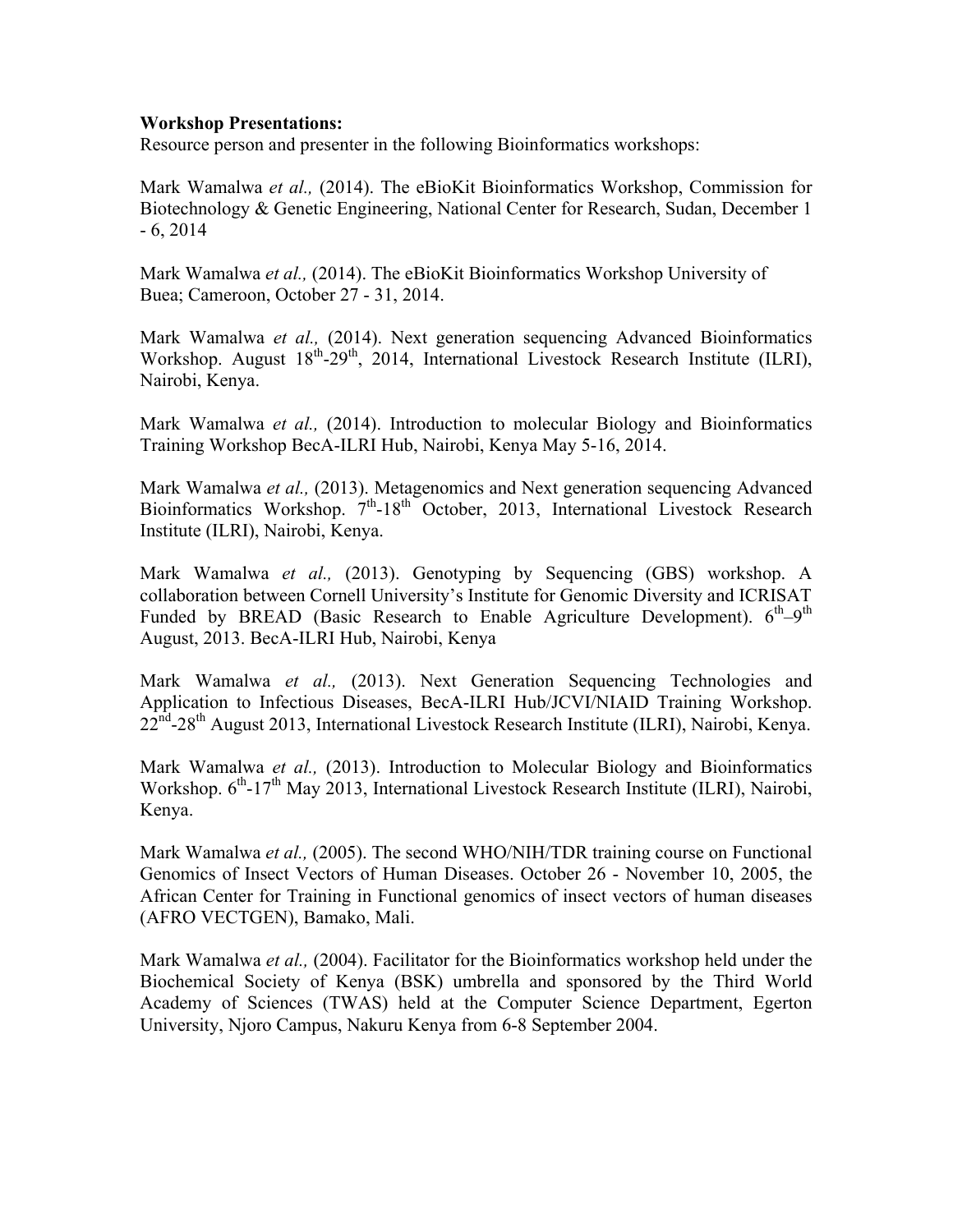#### **Peer-reviewed Publications**

Watanabe J, Hattori M, Berriman M, Lehane MJ, Hall N, Solano P, Aksoy S, Hide W, Touré Y, Attardo GM, Darby AC, Toyoda A, Hertz-Fowler C, Larkin DM, Cotton JA, Watanabe J, Sanders MJ, Swain MT, Hattori M, Berriman M, Quail MA, Inoue N, Ravel S, Taylor TD, Srivastava TP, Sharma V, Warren W, Wilson RK, Suzuki Y, Lawson D, Hughes DS, Megy K, Masiga DK, Mireji PO, Attardo GM, Hansen IA, Van Den Abbeele J, Benoit JB, Bourtzis K, Lehane MJ, Aksoy S, Masiga DK, Obiero GF, Robertson HM, Jones JW, Zhou JJ, Field LM, Friedrich M, Mireji PO, Nyanjom SR, Telleria EL, Caljon G, Van Den Abbeele J, Ribeiro JM, Acosta-Serrano A, Benoit JB, Ooi CP, Rose C, Price DP, Haines LR, Lehane MJ, Christoffels A, Sim C, Pham DQ, Denlinger DL, Geiser L, Omedo IA, Benoit JB, Winzerling JJ, Peyton JT, Marucha KK, Jonas M, Meuti ME, Rawlings ND, Mireji PO, Zhang Q, Macharia RW, Michalkova V, Dashti ZJ, Baumann AA, Gäde G, Marco HG, Hansen IA, Caers J, Schoofs L, Riehle MA, Hu W, Tu Z, Tarone AM, Malacrida AR, Kibet CK, Benoit JB, Scolari F, Attardo GM, Koekemoer JJ, Willis J, Gomulski LM, Falchetto M, Scott MJ, Fu S, Sze SH, Luiz T, Weiss B, Walshe DP, Wang J, Benoit JB, Attardo GM, **Wamalwa M**, Mwangi S, Aksoy S, Ramphul UN, Snyder AK, Brelsfoard CL, Thomas GH, Tsiamis G, Bourtzis K, Arensburger P, Rio RV, Macdonald SJ, Panji S, Kruger A, Christoffels A, Benkahla A, Balyeidhusa AS, Msangi A, Ooi CP, Okoro CK, Masiga DK, Stephens D, Walshe DP, Stanley EJ, Mpondo F, Wamwiri F, Mramba F, Attardo GM, Siwo G, Obiero GF, Githinji G, Harkins G, Murilla G, Lehväslaiho H, Malele I, Koekemoer JJ, Auma JE, Kinyua JK, Ouma J, Watanabe J, Megy K, Okedi L, Manga L, Jonas M, Wamalwa M, Aslett M, Koffi M, Berriman M, Lehane MJ, Gaunt MW, Makgamathe M, Hall N, Mulder N, Manangwa O, Abila PP, Wincker P, Mireji PO, Gregory R, Rio RV, Bateta R, Sakate R, Aksoy S, Ommeh S, Lehane S, Nyanjom SR, Imanishi T, Taylor TD, Osamor VC, Sharma V, Hide W, Kawahara Y, Benoit JB. (2014). Genome sequence of the tsetse fly (Glossina morsitans): vector of African trypanosomiasis. *Science. 2014 Apr 25; 344(6182): 380-6.*

Hawkins E, Kock R, McKeever D, Gakuya F, Musyoki C, Chege SM, Mutinda M, Kariuki E, Davidson Z, Low B, Skilton RA, Njahira MN, **Wamalwa M**, Maina E. (2015). Prevalence of Theileria Equi and Babesia Caballi as well as the Identification of associated Ticks in Sympatric Grevy's Zebras (Equus Grevyi) and Donkeys (Equus Africanus Asius) in Northern Kenya. J Wildl Dis. 2015 Jan; 51(1): 137-47. PMID: 25380362.

Desta AF, Assefa F, Leta S, Stomeo F, **Wamalwa M**, Njahira M, Appolinaire D. (2014) Microbial Community Structure and Diversity in an Integrated System of Anaerobic-Aerobic Reactors and a Constructed Wetland for the Treatment of Tannery Wastewater in Modjo, Ethiopia. PLoS ONE 9(12): e115576. PMID: 25541981.

Otieno OD, Onguso JM, Matazyoh LG, Onyango C, **Wamalwa M**, Wanjala BW, Jagger H. Genetic diversity of Kenyan native oyster mushroom (Pleurotus). Mycologia 2014 13- 186. PMID: 25344263